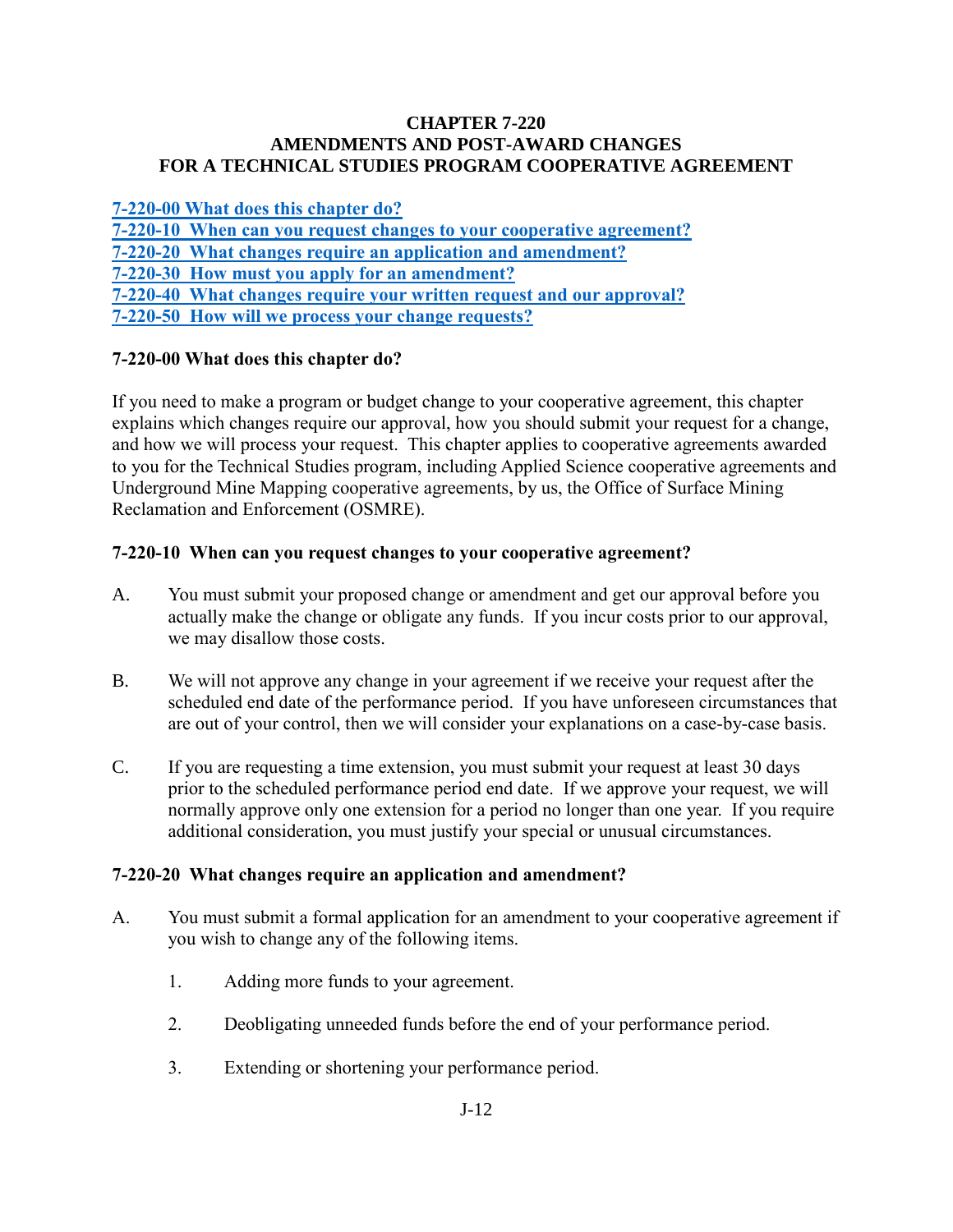- 4. A material change in the level of financial contribution by other contributors to your project.
- B. If you are unsure if your change requires an amendment, please contact the grant specialist in our awarding office for assistance.

# <span id="page-1-0"></span>**7-220-30 How must you apply for an amendment?**

- A. You may submit your application for an amendment to our awarding office by regular mail or e-mail. You must have the capability to submit signed documents. Scanned documents are acceptable.
- B. Your amendment application must include the following items at a minimum.
	- 1. Signed Application for Federal Assistance, form [SF-424.](http://apply07.grants.gov/apply/forms/sample/SF424_2_1-V2.1.pdf)
	- 2. A program narrative explaining and justifying the requested change. You may use our optional form [OSMRE 51](http://www.osmre.gov/resources/forms/OSM51.pdf) or any format, or include the narrative in your transmittal letter.
	- 3. Revised budget information, if you are requesting a change in the budget.

# <span id="page-1-1"></span>**7-220-40 What changes require your written request and our approval?**

- A. You may request the following changes to your cooperative agreement by a written request. These changes require our prior approval but do not require a formal application and amendment.
	- 1. Changes in key personnel working on your project.
	- 2. Changing the scope of your project. Scope changes are changes in the goals or objectives of the agreement, or the work you will perform, from your original application that have the potential to affect the success of your program.
	- 3. Cumulative budget transfers between direct cost categories that exceed ten percent (10%) of the approved budget.
	- 4. Any cost item not included in the original budget that requires our approval to be allowable. An example of a cost item which is allowable only with our prior approval is equipment. You can find more information regarding these cost items in the applicable Office of Management and Budget (OMB) cost principles at [2](http://www.ecfr.gov/cgi-bin/text-idx?SID=704683b1fd8e579c28d796d8b73e0e79&node=pt2.1.200&rgn=div5)  [CFR Part 200.](http://www.ecfr.gov/cgi-bin/text-idx?SID=704683b1fd8e579c28d796d8b73e0e79&node=pt2.1.200&rgn=div5)